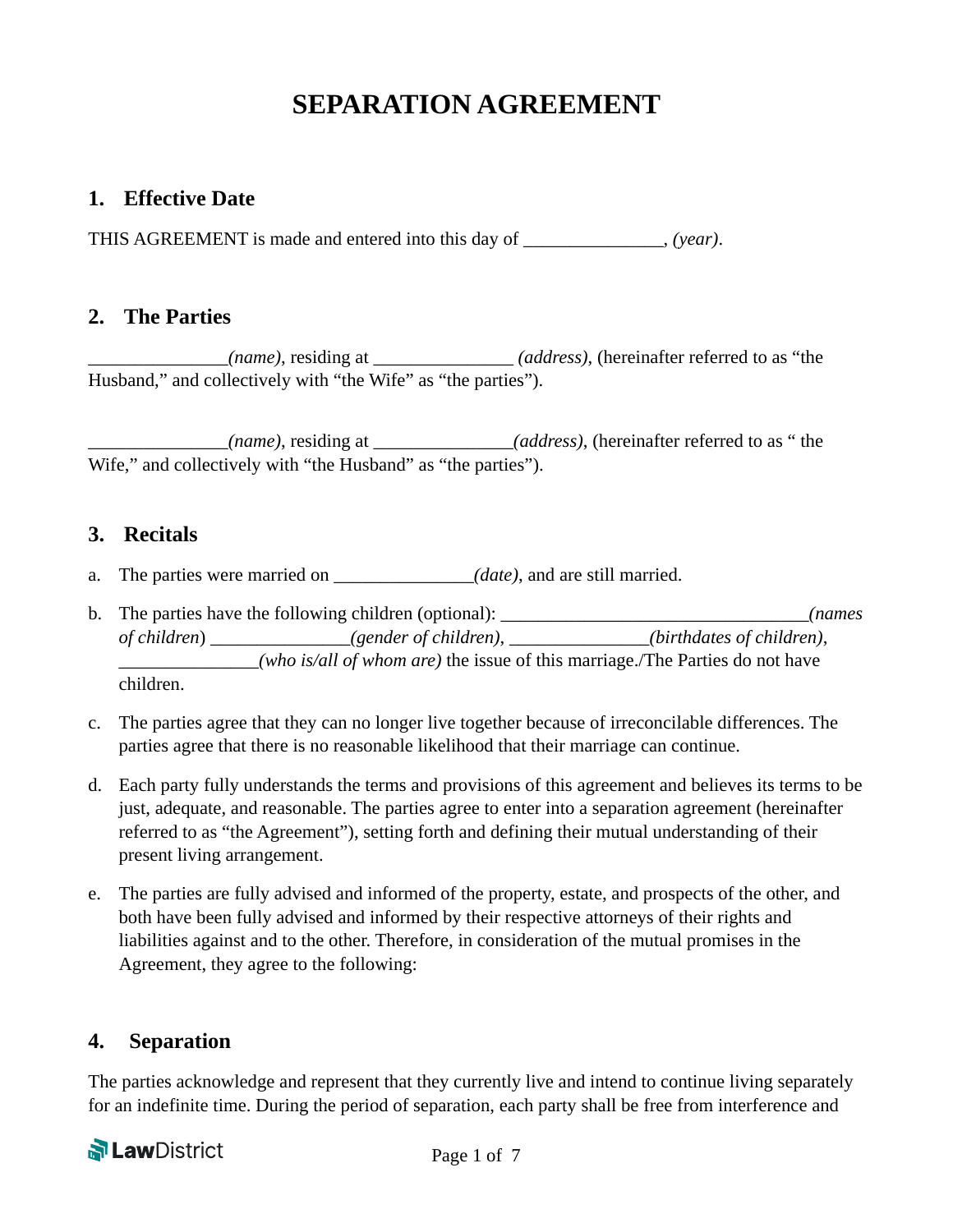control by the other as if they were single and unmarried. The parties may reside at such places as each may choose. However, nothing in this Agreement shall prevent, restrain or restrict either party's right to enter, remain upon, or reside in the former marital premises located at (address).

Neither party shall compel the other to cohabit or dwell with them. Each party may pursue, conduct, carry on, and engage in any social, personal, business, professional, or employment endeavor that they may choose.

# **5. Full Disclosure of Property**

The parties agree that each has made full and complete disclosure of all of his or her property and that neither has knowledge of any property of any kind in which the parties so agreeing have any beneficial interest, except that property

*(identified, listed, and distributed by the terms of this agreement/identified and listed on the inventory attached to this agreement).* 

# **6. Property Division (Option A)**

 $\Box$  The parties do not wish to address this issue at this time.

The parties do not wish to address or resolve any other issue which may have arisen during the marriage, including, without limitation, issues concerning child custody, support, timesharing, alimony, property distribution or debt allocation, and tax issues. The parties desire and intend to maintain the status quo to the best of their abilities but reserve their right to resolve the aforementioned issues in the future.

# **7. Property Division (Option B)**

 $\Box$  The parties do not wish to address these issues at this time.

## a. **Intent to Divide Community Assets**

The parties declare that it is their desire and intent to partition and divide their community assets so that the aggregate fair market value of the community assets received by each is equal. The parties, therefore, partition and divide their community assets as provided under further provisions of this Agreement.

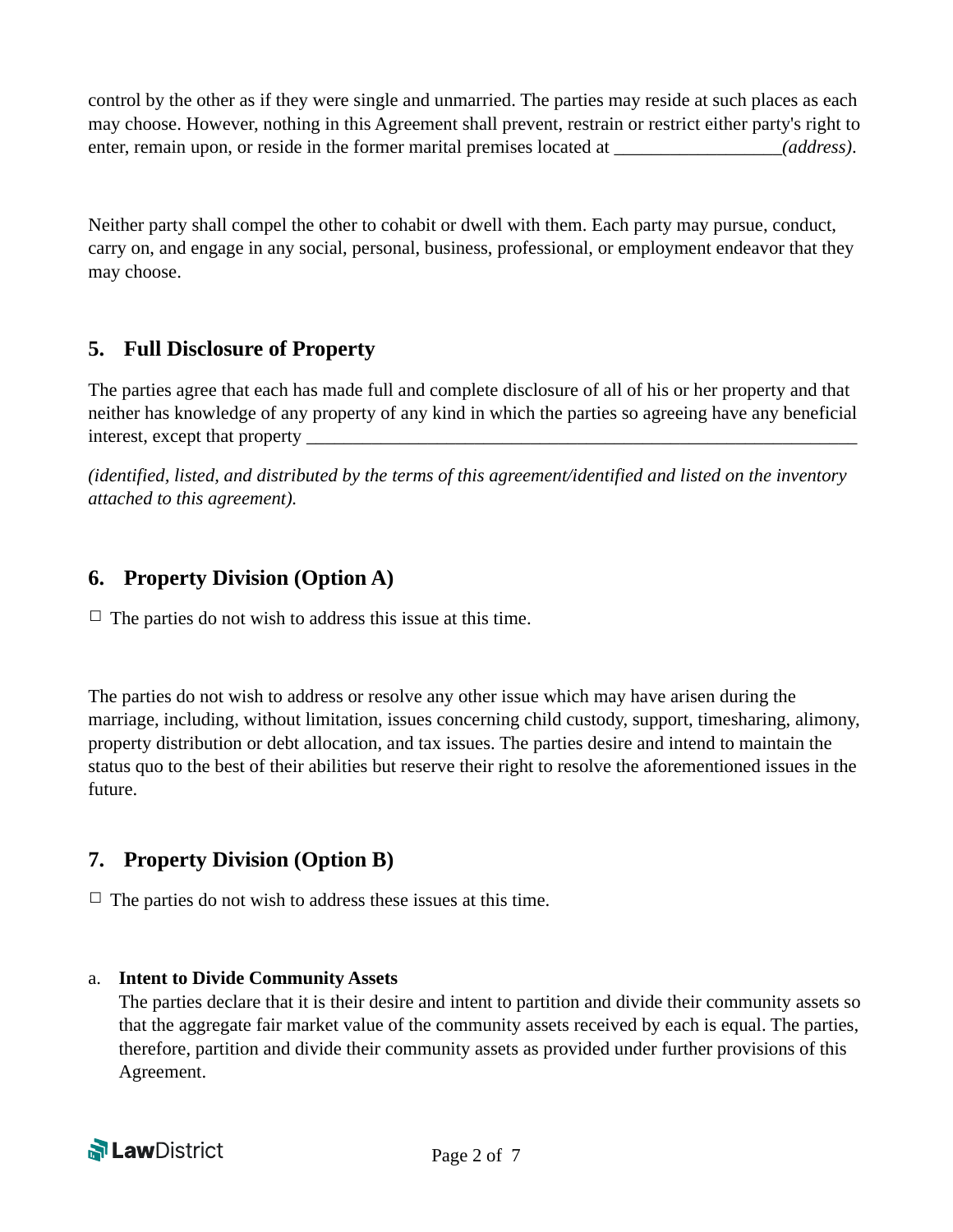#### b. **The Wife's Separate Property**

The Husband conveys, transfers, assigns, and releases to the Wife, as her sole and separate property, all of his right, title, and interest in and to the following:

\_\_\_\_\_\_\_\_\_\_\_\_\_\_\_\_\_\_*(enumeration of property)* \_\_\_\_\_\_\_\_\_\_\_\_\_\_\_\_\_\_*(description of property)*.

#### c. **The Husband's Property**

The Wife conveys, transfers, assigns, and releases to husband, as his sole and separate property, all of her right, title, and interest in and to the following: \_\_\_\_\_\_\_\_\_\_\_\_\_\_\_\_\_\_*(enumeration of property)* \_\_\_\_\_\_\_\_\_\_\_\_\_\_\_\_\_\_*(description of property)*.

#### d. **Division of Personal Property**

The court shall retain jurisdiction over the division of the furniture and furnishings located in the family residence, including the appliances, china, crystal, and silver.

#### e. **Deed to Residence**

|           | Concurrent with the execution of this agreement, | $(husband/wife)$ shall                                 |  |  |
|-----------|--------------------------------------------------|--------------------------------------------------------|--|--|
| execute a |                                                  | <i>(type of deed)</i> deed to the residence located at |  |  |
|           | (address of property),                           | (name of city),                                        |  |  |
|           | (name of county), $\overline{\phantom{a}}$       | (name of state).                                       |  |  |

#### f. **Bank Accounts**

| The Husband and the Wife have interests in                           | (bank accounts)                 |  |
|----------------------------------------------------------------------|---------------------------------|--|
| ( <i>brokerage accounts</i> ), which consist of the following:       |                                 |  |
|                                                                      | ( <i>description of bank</i>    |  |
| <i>accounts</i> ). The total balance in those accounts is \$         | dollar amount of total          |  |
| <i>balance</i> ). From the balance of funds in those accounts, _____ | (husband/wife) shall            |  |
| (wife/husband) $\frac{1}{2}$                                         | (dollar amount of payment). The |  |
| balance of funds in the accounts is given to                         | $(husband/wife)$ .              |  |

# **8. Custody and Child Time-Sharing**

 $\Box$  The parties do not wish to address these issues at this time.

The parties have the following child/children:

**N Law** District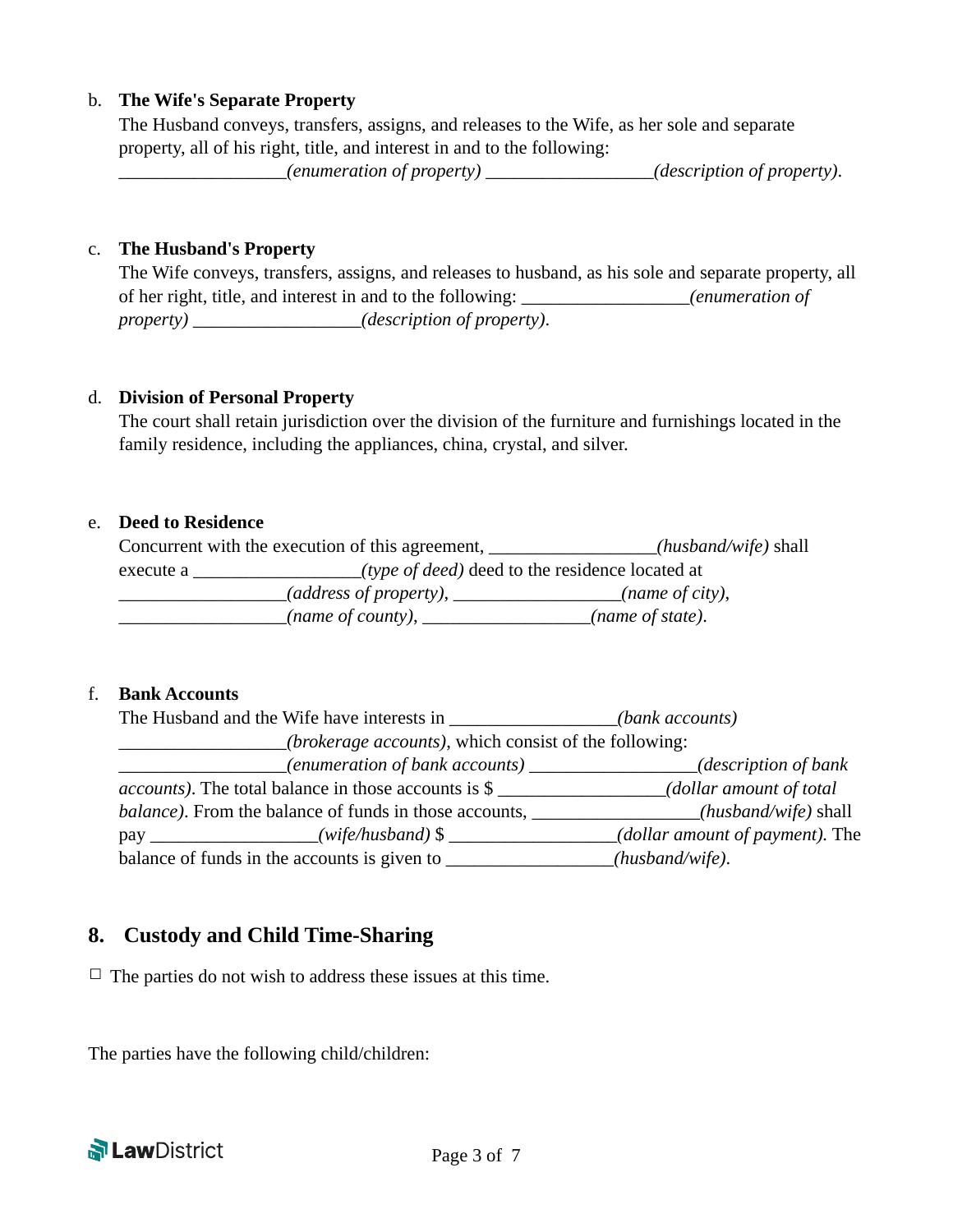| Child #1: | number $(s.s. number)$ .     | <i>(date of Birth)</i> , and social security                                          |
|-----------|------------------------------|---------------------------------------------------------------------------------------|
|           | $number_{\_}$ (s.s. number). | Child #2: __________________(name), _____________(date of Birth), and social security |
|           | number $(s.s. number)$ .     | <i>(date of Birth)</i> , and social security                                          |
|           | $(s.s.$ number).             | (date of Birth), and social security                                                  |

#### a. **Custody:**

|                                       | ( <i>The Husband/The Wife</i> ) shall have | <i>(sole/joint)</i> custody,                        |
|---------------------------------------|--------------------------------------------|-----------------------------------------------------|
| control, and supervision of the minor |                                            | ( <i>child/children</i> ) of the marriage, with     |
| the                                   | <i>(sole/joint)</i> right to determine     | <i>(his/her/their)</i> place                        |
| of residence during                   |                                            | (his/her/their) respective minority, subject to the |
| following:                            |                                            |                                                     |

\_\_\_\_\_\_\_\_\_\_\_\_\_\_\_\_\_\_\_\_\_\_\_\_\_\_\_\_\_\_\_\_\_\_\_\_\_\_\_\_\_\_\_\_\_\_\_\_\_\_\_\_\_\_\_\_\_\_\_\_\_\_\_\_\_\_\_\_\_\_\_\_\_\_\_\_\_\_\_\_ \_\_\_\_\_\_\_\_\_\_\_\_\_\_\_\_\_\_\_\_\_\_\_\_\_\_\_\_\_\_\_\_\_\_\_\_\_\_\_\_\_\_\_\_\_\_\_\_\_\_\_\_\_\_\_\_\_\_\_\_\_\_\_\_\_\_\_\_\_\_\_\_\_\_\_\_\_\_\_\_ \_\_\_\_\_\_\_\_\_\_\_\_\_\_\_\_\_\_\_\_\_\_\_\_\_\_\_\_\_\_\_\_\_\_\_\_\_\_\_\_\_\_\_\_\_\_\_\_\_\_\_\_\_\_\_\_\_\_\_\_\_\_*(Custody Instructions)*

### b. **Child time-sharing:**

The Husband will have visitation with the children not in his custody subject to the following schedule:

 $\angle$ (schedule)

The Wife will have visitation with the children not in her custody subject to the following schedule:

\_\_\_\_\_\_\_\_\_\_\_\_\_\_\_\_\_\_\_\_\_\_\_\_\_\_\_\_\_\_\_\_\_\_\_\_\_\_\_\_\_\_\_\_\_\_\_\_\_\_\_\_\_\_\_\_\_\_\_\_\_\_\_\_\_\_\_\_\_\_\_\_\_\_\_\_\_\_\_\_

\_\_\_\_\_\_\_\_\_\_\_\_\_\_\_\_\_\_\_\_\_\_\_\_\_\_\_\_\_\_\_\_\_\_\_\_\_\_\_\_\_\_\_\_\_\_\_\_\_\_\_\_\_\_\_\_\_\_\_\_\_\_\_\_\_\_\_\_\_\_\_\_\_\_\_\_\_\_\_\_

\_\_\_\_\_\_\_\_\_\_\_\_\_\_\_\_\_\_\_\_\_\_\_\_\_\_\_\_\_\_\_\_\_\_\_\_\_\_\_\_\_\_\_\_\_\_\_\_\_\_\_\_\_\_\_\_\_\_\_\_\_\_\_\_\_\_\_\_\_\_\_\_*(schedule)* 

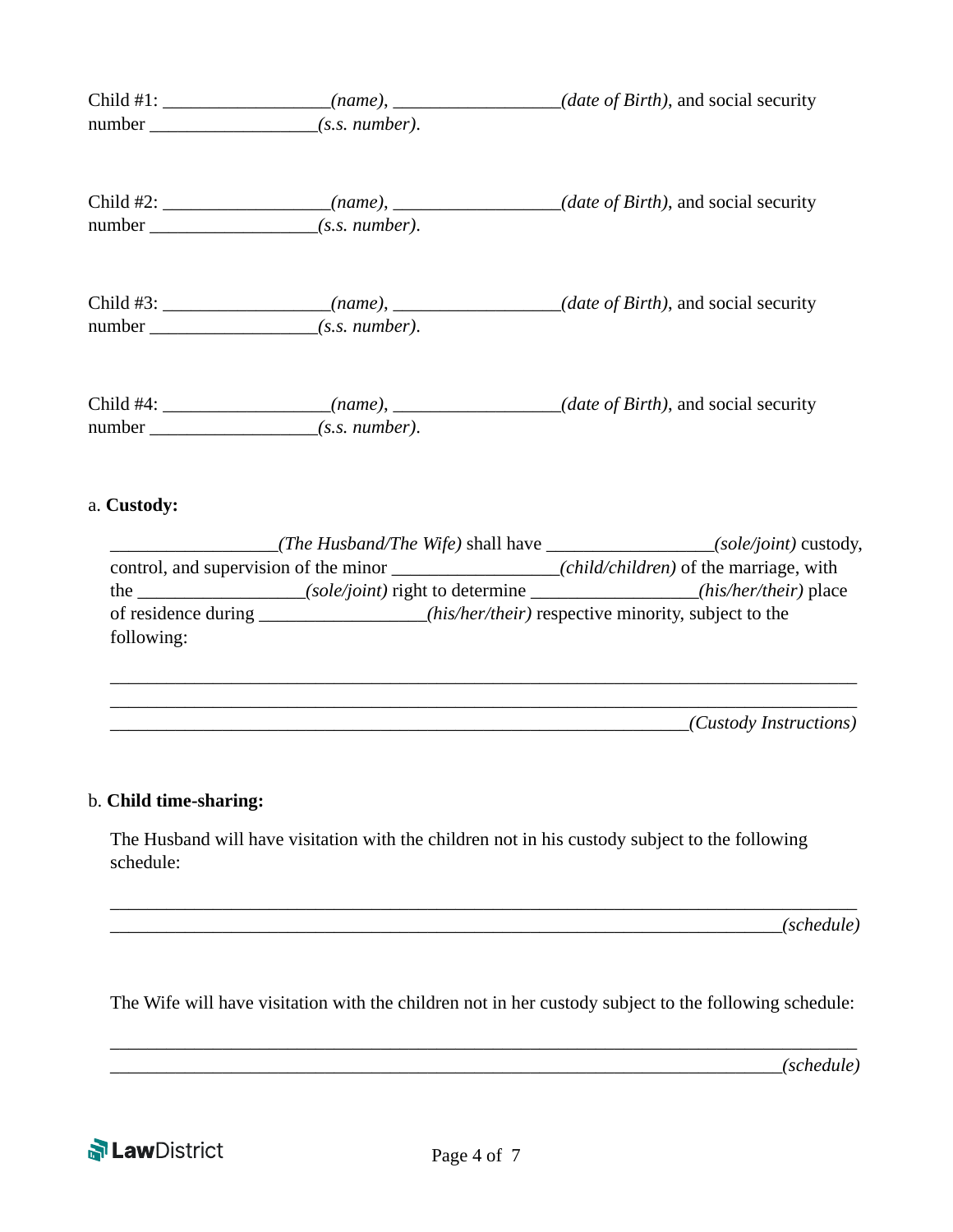# **9. Child and Spousal Support**

 $\Box$  The parties do not wish to address these issues at this time.

#### a. **Child Support**

The Husband will pay to the Wife the amount of \$\_\_\_\_\_\_\_\_\_\_\_\_ each and every \_\_\_\_\_\_\_\_\_\_ *(week, month, etc.)* as and for child support.

The Wife will pay to the Husband the amount of \$\_\_\_\_\_\_\_\_\_\_\_ each and every \_\_\_\_\_\_\_\_\_\_ *(week, month, etc.)* as and for child support.

#### b. **Spousal Support**

The Husband will pay to the Wife the amount of \$\_\_\_\_\_\_\_\_\_\_ each and every \_\_\_\_\_\_\_\_ *(week, month, etc.)* as and for spousal support.

The Wife will pay to the Husband the amount of \$\_\_\_\_\_\_\_\_\_\_\_ each and every \_\_\_\_\_\_\_\_\_\_\_ *(week, month, etc.)* as and for spousal support.

#### c. **Modification of Child Support.**

The provisions relating to custody, support, and maintenance of the

\_\_\_\_\_\_\_\_\_\_\_\_\_\_\_\_\_\_\_\_\_\_\_\_\_\_\_\_\_\_\_\_\_\_\_\_*(child/children)* of the parties may not be changed or modified by the parties other than by further agreement between them in writing. However, such agreement shall not be binding on the court, but shall be subject to the proper order of any court of competent jurisdiction.

#### d. **Modification of Spousal Support.**

The provisions of this agreement relating to the support and maintenance of the \_\_\_\_\_\_\_\_\_\_\_\_\_\_\_\_\_\_\_\_\_\_\_\_\_\_\_\_*(wife/husband)* may not be modified or changed other than by further agreement between the parties in writing. Such agreement for support and maintenance, however, shall be incorporated in, and become a part of, the judgment of any court of competent jurisdiction in any pending or future action between the parties for divorce.

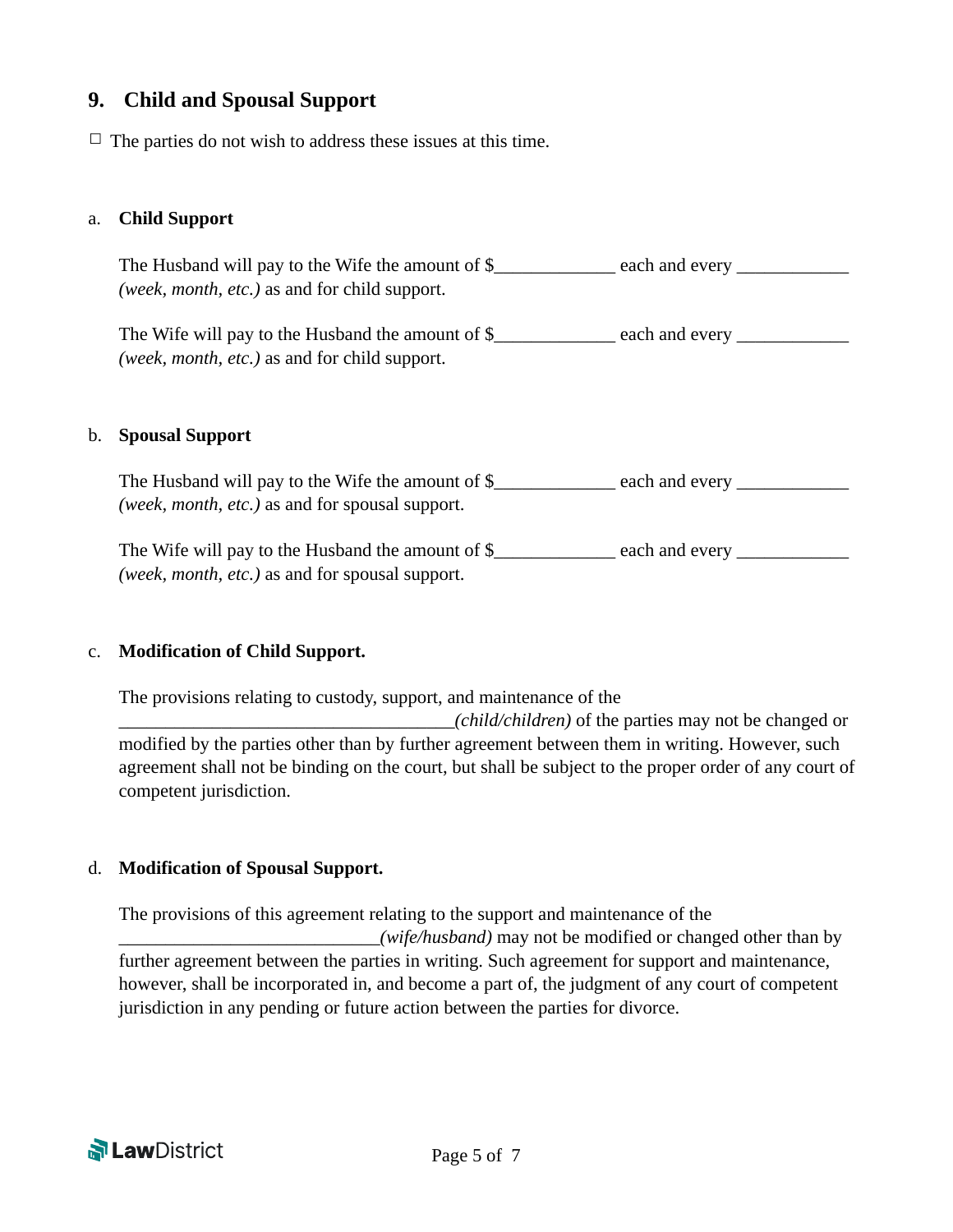# **10. Binding Agreement**

This agreement shall inure to the benefit of, and be binding on, the parties and their respective heirs, personal representatives, successors, and assigns. This agreement may not be modified or changed other than by future agreement by the parties in writing.

# **11. Attorney's Fees**

\_\_\_\_\_\_\_\_\_\_\_\_\_\_*(The Husband/The Wife)* shall pay to \_\_\_\_\_\_\_\_\_\_\_\_\_\_\_\_\_\_*(name of other spouse's attorney or law firm)* \$ \_\_\_\_\_\_\_\_\_\_\_\_\_\_\_\_\_\_*(dollar amount of legal fees)* for services as counsel retained by  $(wife/hushand)$ , to advise and represent *(him/her)* in connection with the negotiation and preparation of this agreement.

\_\_\_\_\_\_\_\_\_\_\_\_\_\_*(The Wife/The Husband)* agrees that, except for any reasonable attorney's fees or costs, as determined by a court of competent jurisdiction, that might be incurred by \_\_\_\_*(him/her)* in connection with any proceeding necessary to enforce this agreement, for which \_\_\_\_*(he/she)* reserves aright to reimbursement from \_\_\_\_\_\_\_\_*(husband/wife)*, payment of the above sum shall discharge any obligation of \_\_\_\_\_\_\_\_\_\_\_\_\_\_\_\_\_\_\_\_\_\_\_*(husband/wife)* for legal services in connection with this agreement.

# **12. Notary Signature**

Each party to this agreement has caused it to be executed at \_\_\_\_\_\_\_\_\_\_\_\_\_\_\_\_\_\_\_\_*(place of execution)* on the date indicated below.

IN WITNESS WHEREOF, the parties have hereunto set their hands the day and year written below their respective names.

| (Wife's name) |
|---------------|
|               |
|               |